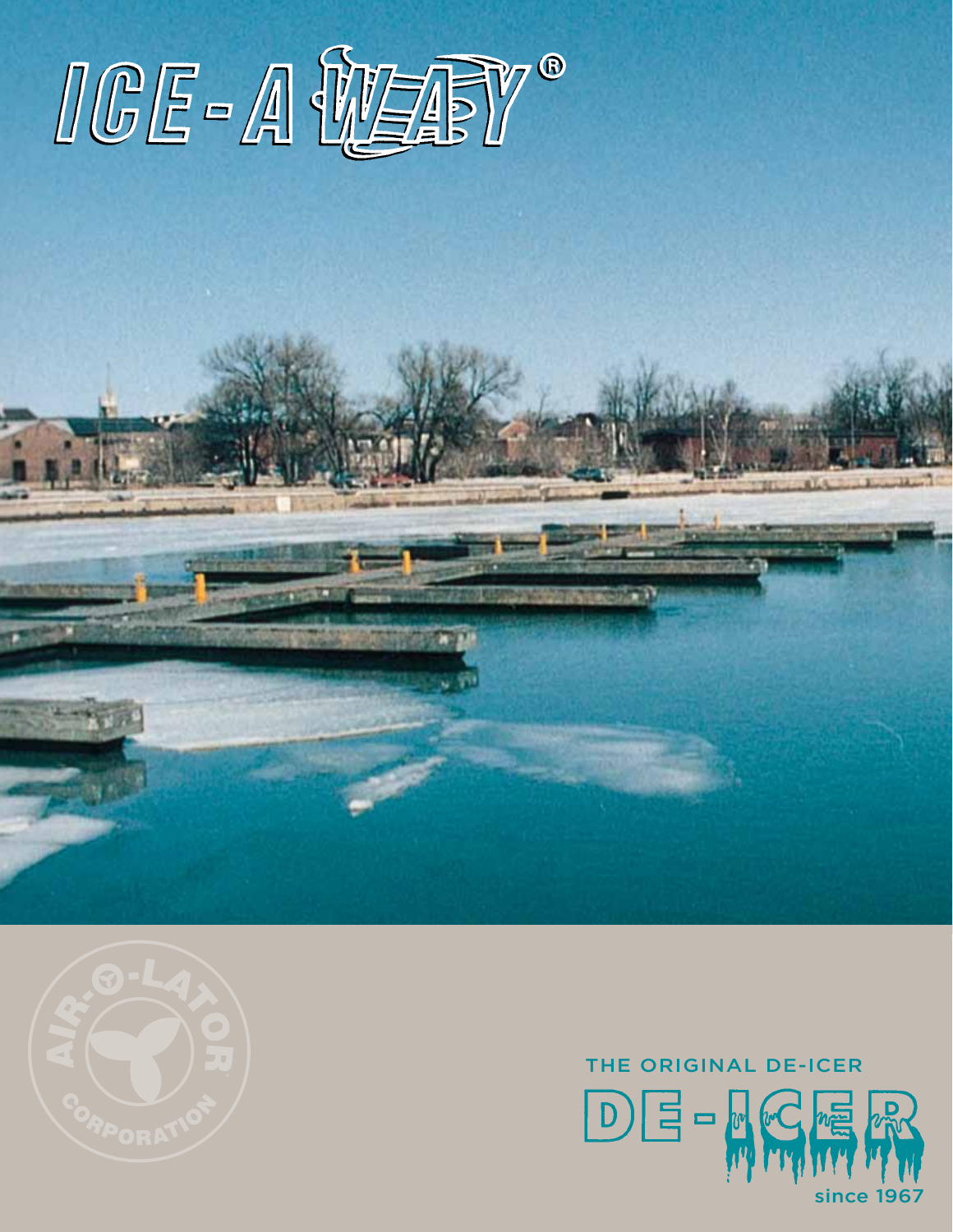## ICE-AWAY AT A GLANCE



#### **HOW IT WORKS**



With our scientifically engineered high speed propeller, the Ice-Away lifts 500 gallons of water per minute upward to the surface, simultaneously drawing the warmer water from below. Our uniquely designed motor mount/diffuser redirects the water flow outward creating a larger area of coverage. The Ice-Away is capable of keeping an 8 foot diameter area of open water for every foot of propeller depth. The average suspended depth is approximately 5 feet up to a maximum of 8 feet.

With the optional float, the Ice-Away can be used in ponds or lakes to keep

areas open for ducks, geese, and other water fowl as well as keeping an open area preventing winter fish kills.

\*Performance specifications are gained from empirical data in average conditions where usable heat in the water is adequate.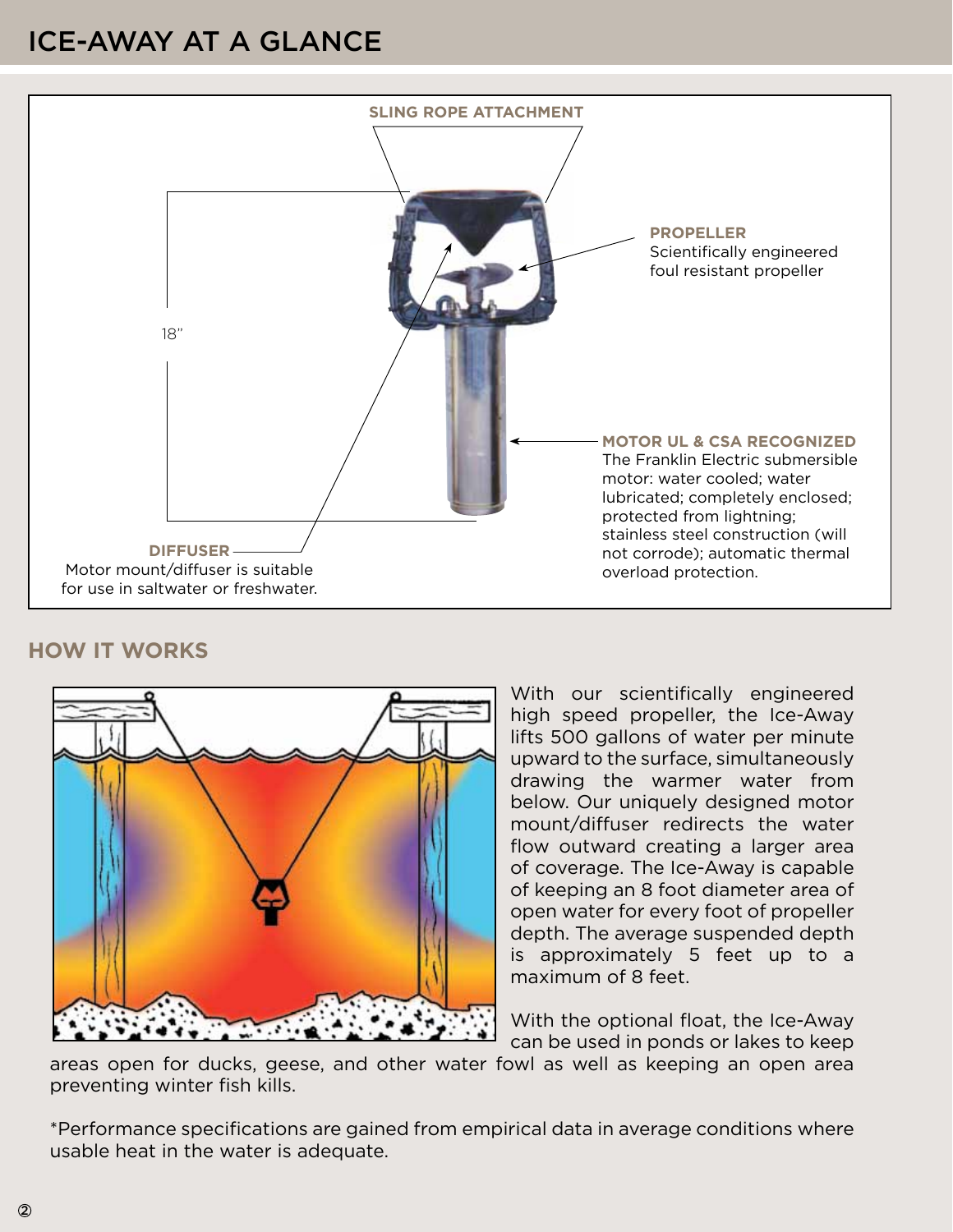## **ADVANTAGES**

- **•** Stainless steel Franklin Electric submersible motor (water cooled, water lubricated, U.L. recognized, C.S.A. certified)
- **•** Eco friendly motor (no oil required)
- **•** No long shafts to bend or become out of balance: 5/8" diameter, 1-1/2" long motor shaft
- **•** No seals or bearings to maintain
- **•** Computer designed, high speed, foul resistant propeller
- **•** Exclusive flow directing diffuser
- **•** 1/2 hp, 500 gpm (available in 115-volt, 12.0 amps or 230-volt, 6.0 amps)
- **•** (2) 10' sling ropes provided
- **•** Limited two-year warranty
- **•** Backed by our outstanding customer service

## **MODEL INFORMATION**

### **MODEL #IA-5**

(1/2 HP, 115-v, or 230-v)

**MODEL #IA-5 with 25' cord (std.)** .......................................................30 lbs.

- 
- **MODEL # IA-5 with 50' cord** ....................................................... 33 lbs.

#### **MODEL # IA-5 with 100' cord**

.......................................................38 lbs.

NOTE: 115-volt motors and 25' cord furnished unless otherwise specified on order.

GFCI safety devices are strongly recommended and may be required by local electric codes.

## **OPTIONAL EQUIPMENT**

#### **POLYETHYLENE FLOTATION STYRENE FOAM FILLED** PART NO. 90FA36



**PROPELLER GUARD**  PART NO. 90PG5X10 Designed to minimize the opportunity of foreign material coming in contact with the propeller.



**GROUND FAULT CIRCUIT INTERRUPTER (GFCI)** PART NO. 15GFCI14880 115-volt PART NO. 15FGFCI25090 230-volt